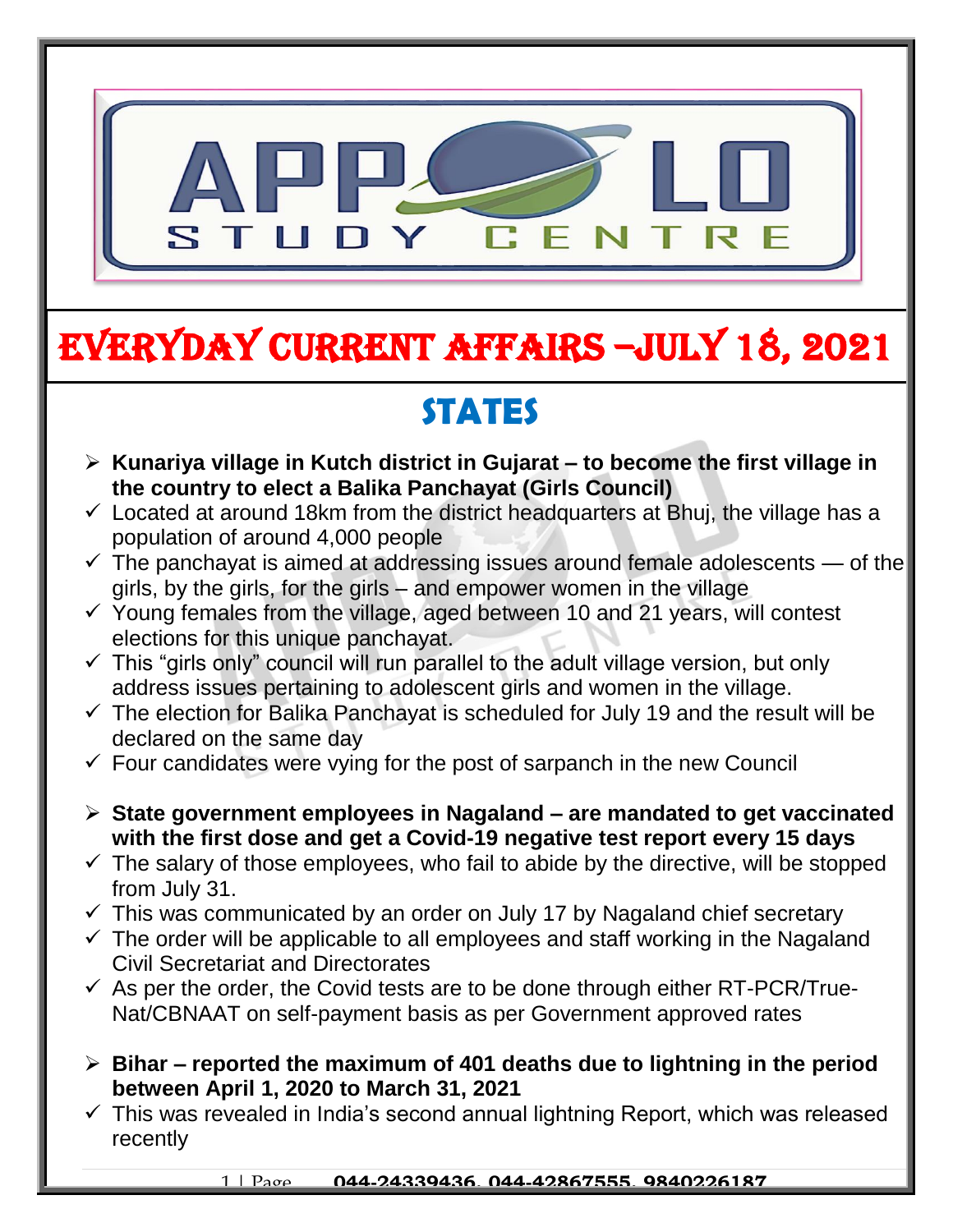- $\checkmark$  Bihar is followed by Uttar Pradesh and Madhya Pradesh, which have reported 238 and 228 deaths respectively during the select period
- $\checkmark$  Odisha with 156 deaths and Jharkhand with 132 deaths complete the Top 5 states with most casualties caused by lightning
- $\checkmark$  In general, most of the states have reported decline in deaths caused due to lightning between 2019 and 2020, except Bihar.
- $\checkmark$  Bihar recorded a jump of 81% in deaths from 221 deaths in 2019-20 to 401 in 2020-21
- $\checkmark$  Overall, there has been a 34% increase in lightning strikes in the country.
- $\checkmark$  It has increased from 1.38 crore strikes in 2019-2020 to 1.85 crore strikes in 2020-2021.
- $\checkmark$  Punjab reported a 331% rise, while Bihar registered 168% increase in lightning strikes.
- $\checkmark$  It is followed by Haryana (164%), Puducherry (117%), Himachal Pradesh (105%), and West Bengal (100%).

### **NATIONAL**

- **Bankers working in sensitive positions, including treasury operations and currency chests - to get a surprise holiday of at least 10 working days or more in a single spell every year**
- $\checkmark$  This is part of the modified risk management guidelines of the Reserve Bank of India
- $\checkmark$  The announcement of a 'mandatory leave' policy is as part of the risk management measure of RBI
- $\checkmark$  It will be applicable to all banks, including rural development banks and cooperative banks
- $\checkmark$  During the mandatory leave, the bank employee will not have access to any physical or virtual resources related to the work
- $\checkmark$  However, the employee can access internal/ corporate email, which is usually available to all employees for general purposes.
- $\checkmark$  The details of 'mandatory' leave will not be intimated to the employees, thereby maintaining an element of surprise
- $\checkmark$  Banks, as per a board-approved policy, have been asked to prepare a list of sensitive positions to be covered under 'mandatory leave' requirements and also review the list periodically.
- $\checkmark$  RBI has asked banks to comply with the revised instructions within six months.
- $\checkmark$  As per the earlier circular issued in April 2015, sensitive positions or areas of operations include treasury, currency chests, risk modelling, and model validation.

### **INTERNATIONAL**

 **The US, Afghanistan, Pakistan and Uzbekistan - have agreed in principle to establish a new quadrilateral diplomatic platform focused on enhancing regional connectivity.**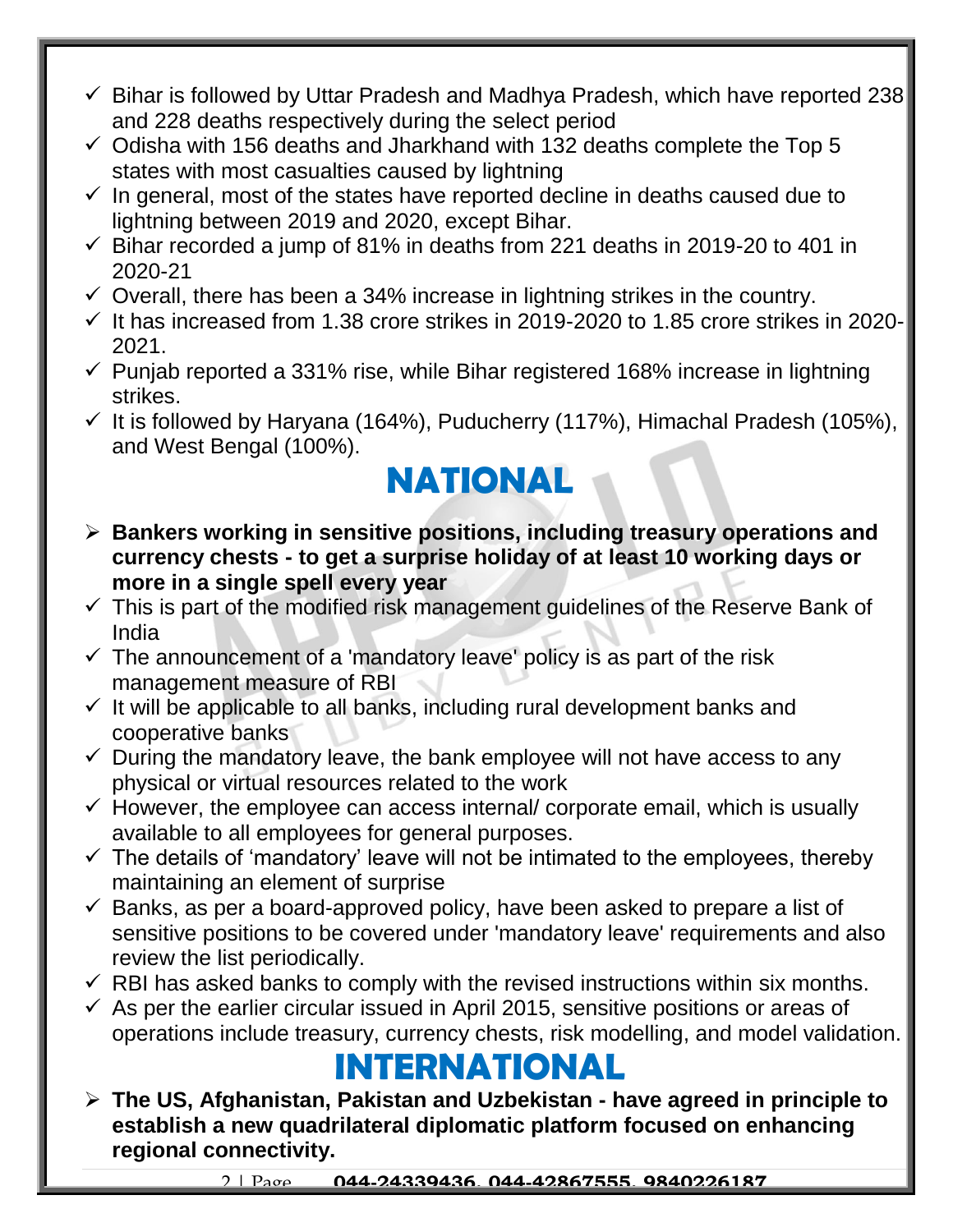- $\checkmark$  This was announced by the U.S. state department on July 16
- $\checkmark$  The partners of the proposed Quad set-up intend to cooperate to expand trade, build transit links, and strengthen business-to-business ties
- $\checkmark$  They will be conducting meetings in the coming months to determine the modalities of this cooperation with mutual consensus
- $\checkmark$  Afghanistan's strategic location has for a long time been considered as a competitive advantage for the US.
- $\checkmark$  Afghanistan is bordered by Pakistan to the east and south, Iran to the west, Turkmenistan, Uzbekistan, and Tajikistan to the north, and China to the northeast.
- $\checkmark$  Located at the heart of the historic Silk Road, Afghanistan connects Asian countries to Europe, and enhances the religious, cultural, and commercial contacts.
- $\checkmark$  The formation of the new quad group is considered crucial in the midst of China's desire to extend its Belt and Road Initiative to Afghanistan.
- **Cuba - has developed world's first conjugate Covid-19 vaccine named as 'Soberana 2' (Sovereign 2).**
- $\checkmark$  According to Cuba, its two-shot Soberana 2 vaccine, delivered with a booster called Soberana Plus, had been 91.2% effective in late stage clinical trials against the Covid-19
- $\checkmark$  If approved, Cuba will become the first Latin American country to manufacture and produce a vaccine against Covid-19.
- $\checkmark$  In total, the Soberana 2 is delivered through a three dose regimen, with two shots of Soberana 2 and one of Soberana Plus taken in a 0-28-56 day regimen
- $\checkmark$  Soberana 2 was developed by the Finlay Institute in partnership with the Centre for Molecular Immunology and the National Biopreparations Centre, Cuba
- $\checkmark$  A "conjugate vaccine" combines the virus's receptor-binding domain with a deactivated form of tetanus in order to trigger the immune response.
- $\checkmark$  At present, Cuba is developing five vaccines totally, including Soberana 2 and Abdala, which has indicated a 92.28% efficacy recently in the clinical trials
- $\checkmark$  Abdala and Soberana 2 are expected to be quickly authorized for emergency use by local regulators and sent up for approval to the World Health Organization.
- $\checkmark$  All five vaccines are protein vaccines, made up of a spike protein derived from the virus, which then binds to human cells to generate an immune response.
- $\checkmark$  These vaccines are generally less expensive to develop and easier to store and transport as they do not require extremely low temperatures for storage

## **INDIA AND NEIGHBOURS**

 **Finance Minister Nirmala Sitharaman and her Bhutanese counterpart Lyonpo Namgay Tshering – launched BHIM UPI, the Indian government's digital payment app in Bhutan through a virtual ceremony on July 13**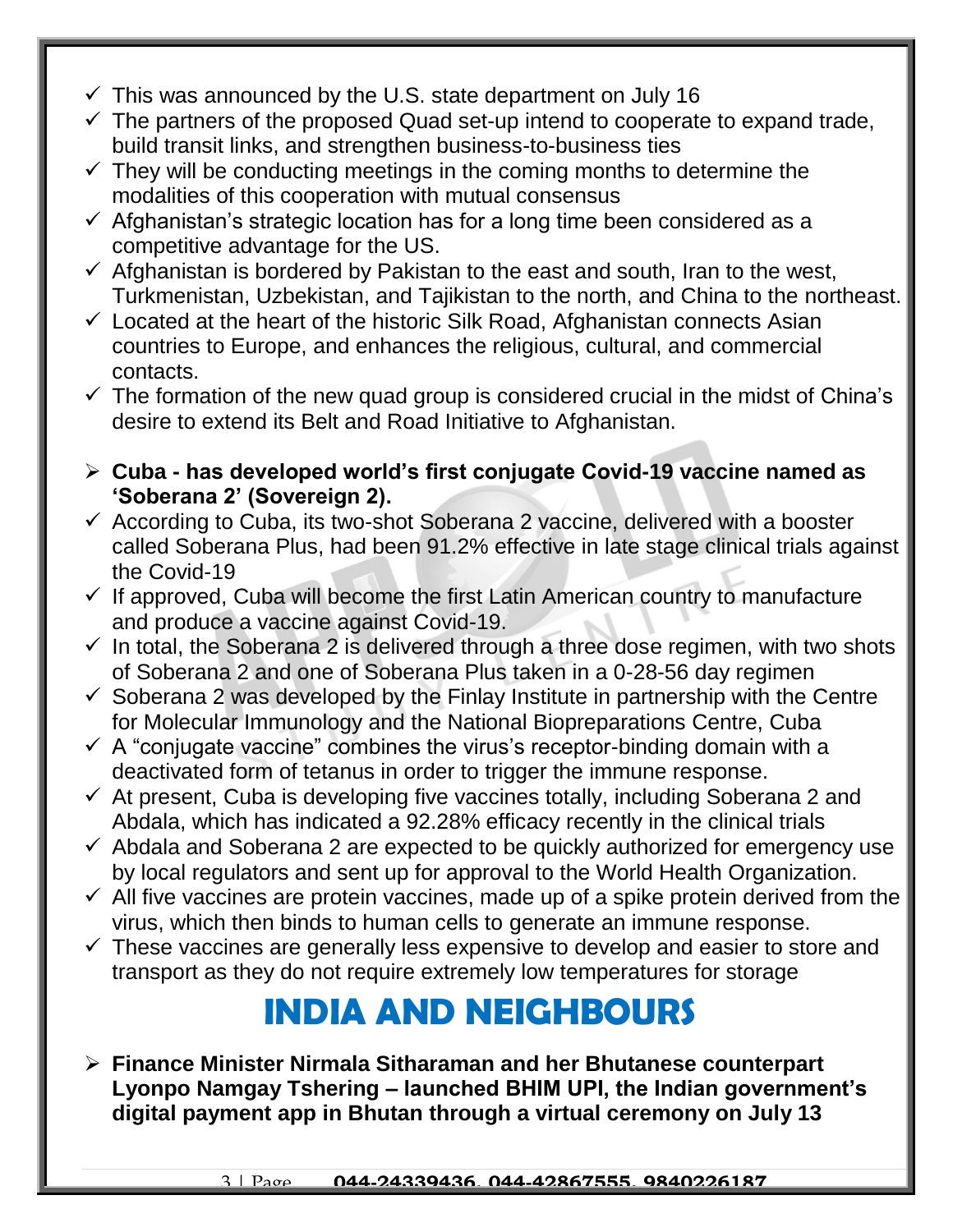$\checkmark$  Bhutan becomes the first country, in India's immediate neighbourhood, to use the BHIM app for mobile-based payments and to adopt India's UPI standards for its QR code deployment



- $\checkmark$  It will also become the only country to both issue and accept RuPay cards as well as accept BHIM UPI.
- $\checkmark$  In this regard, NPCI International Payments Ltd (NIPL) and Royal Monetary Authority (RMA) of Bhutan have entered a partnership for enabling and implementing BHIM UPI QR-based payments in Bhutan.
- $\checkmark$  The Royal Monetary Authority of Bhutan is the central bank of Bhutan and was established under the Royal Monetary Authority of Bhutan Act of 1982.
- $\checkmark$  In 2020-21, BHIM UPI processed 22 billion financial transactions worth Rs 41 lakh crore, which is equivalent to approximately 15% of India's gross domestic product (GDP).
- $\checkmark$  The launch will also benefit more than 2 lakh tourists from India who travel to Bhutan each year.
- $\checkmark$  Singapore was the first country to adopt BHIM-UPI transactions in November 2019

#### **DEFENCE**

- **On July 17, Ordnance Factory of Tiruchirappalli (OFT) - handed over locally assembled 12.7mm stabilised remote control gun (SRCG) system to the Indian Navy and Indian Coast Guard for enhanced surveillance**
- $\checkmark$  The first batch of 25 weapons provided was assembled in Trichy unit through the transfer of technology agreement with the support of an Israel-based defence firm, Elbit Programs.
- $\checkmark$  The SRCG system is fitted with a 12.7mm M2 NATO standard heavy machine gun.
- $\checkmark$  It can remotely coordinate with small boats with high accuracy during day and night operations.
- $\checkmark$  The factory is on contract to supply 123 more weapons.